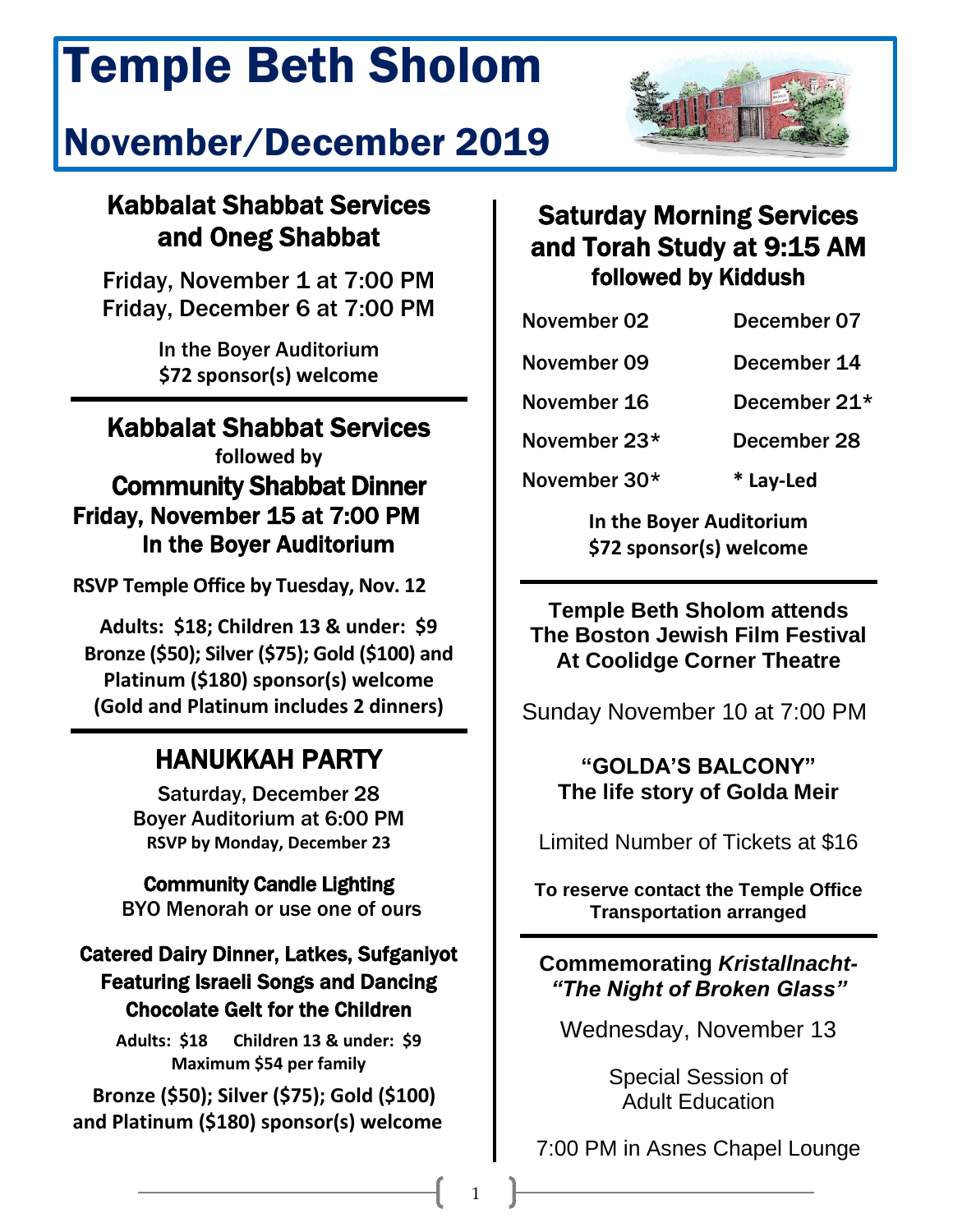#### **Temple Beth Sholom**

600 Nantasket Avenue, Hull, MA 02045

**Telephone**: 781-925-0091 **Facsimile:** 781-925-9053 **Website**: [www.tbshull.org](http://www.tbshull.org/) **E-mail**: templebethhull@comcast.net

**Temple Office Hours:**  Monday-Thursday 10:00 AM–2:00 PM

**Rabbi David Grossman Telephone: 617-838-9166 E-mail: dgrossman03@comcast.net Office Hours: Wednesday afternoons on the following dates:** 

**November 13: 2:00 PM – 6:00 PM November 20: 2:00 PM – 6:00 PM November 27: 2:00 PM – 6:00 PM December 4: 2:00 PM – 6:00 PM December 11: 2:00 PM – 6:00 PM December 18: 2:00 PM – 6:00 PM**

**Executive Board:**

**President:** Gary Bloch **1st Vice President:** Steven Greenberg **2nd Vice President:** Patrick Guiney **3rd Vice President:** Judy Kalish **4th Vice President:** Barry Cohen **Treasurer:** Alan Colman **Recording Secretary:** Amy Cohen

**Board of Directors:**

Rhonda Albert Richard Albert Karen Augenstern Gabriel Ben-Yosef Gerald Bickoff Camellia Bloch Sharon Francer Arnie Freedman Rhoda Kanet Robin Mullenhoff Marcia Rymaszewski Daniel Sheinis

**Past Presidents:**

Amy Albert-Schnipper Paul Epstein Irving Kalish Larry Kellem Eric Greene Naomi Sherman

**Honorary Treasurer:** Larry Kellem **Bulletin:** Danielle Thompson **Web & Email:** Danielle Thompson **Nov/Dec 2019 Bulletin No. 249**

# President's Message By Gary Bloch



Dear Temple Members:

As we close the books on the secular year 2019, I would like to thank all the folks who helped make it such a special year at **Temple Beth Sholom:**

Our Programming and Fundraising committees planned a variety of successful events such as the Silbert-Bernstein Dinner, Rabbi Grossman's Installation, Purim and Hanukkah parties, the Happy Purim Shalach Manot fundraiser, the Make-My-Day Raffle, the Book of Remembrance, the Temple Calendar, Community Shabbat Dinners, Yard Sales and others.

Our Social Action Committee installed a *Tzedakah Box* near the main temple entrance, organized our High Holiday Food Collection for Aunt Dot's Kitchen at Wellspring and are now planning the Hat and Glove Collection during Hannukah.

Our Ritual Committee oversaw the most meaningful High Holiday Services we have had in years, officiated by **Rabbi Grossman and his son, Cantor Josh Grossman.** It also undertook the replacement of our *machzerim* and the repairing of our existing *Torahs.*

Thank you to all the families who sponsored our dinners and events, helping to keep them affordable for the rest of us. Also to everyone who donated the funds necessary to replace our *machzerim* and repair our *Torahs.*

Thank you to everyone who served as ushers or gabbais during our religious services and who kept us safe by monitoring our entrances.

And most of all, I would like to thank **Rabbi David Grossman and his wife Diane** for returning to our community to help us grow and thrive together in the years to come.

**TODAH RABAH TO EVERYONE! AND HERE'S TO YOUR CONTINUING SUPPORT IN 2020...**

# **Board of Directors Meetings at 7:00 PM** Tuesday November 5 **--** Tuesday December 3

2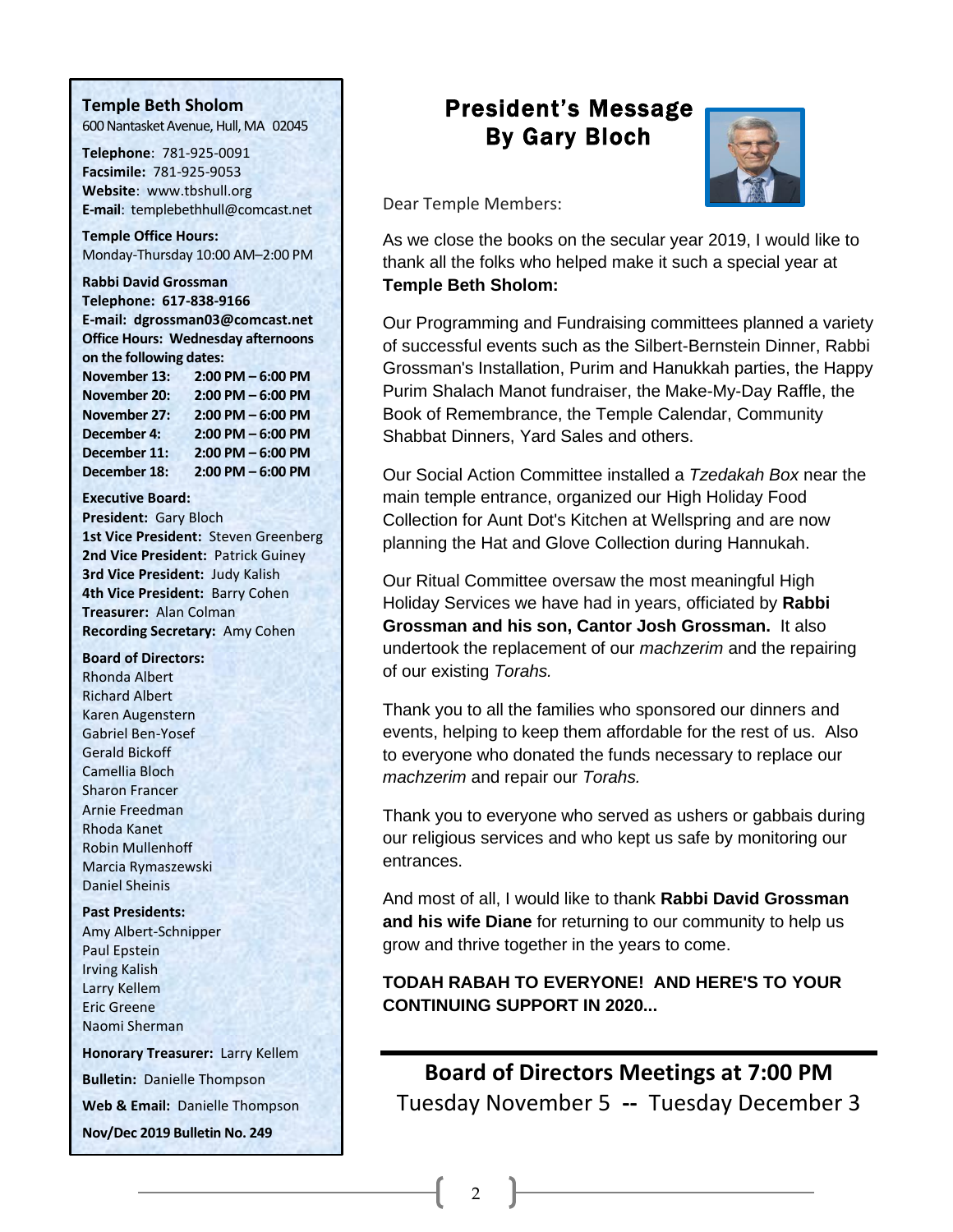Adult Education Asnes Chapel Lounge Wednesday Evenings 7:00 PM – 8:15 PM

Rabbi Grossman has begun a three part series of programs relating to the **Shoah (Holocaust)** – **"Reflections on the Holocaust."** They take place on the following Wednesday evenings at 7:00 PM in the **Asnes Chapel Lounge.**

The first program on **October 30** was entitled **"***Who Can Forgive?***"**

The second program is scheduled for **November 13**, in commemoration of *Kristallnacht – The Night of Broken Glass.* Historical and personal reflections on *Kristallnacht* will be facilitated by **Dr. Sarah Leonard, Professor of History at Simmons University.**

The third program is scheduled for **November 20**: "*Moral Responsibility and Moral Ambivalence: Primo Levi on the 'Gray Zone'."* This program will be facilitated by Dr. Diane Grossman, **Professor of Philosophy at Simmons University,** a/k/a our wonderful Rebbetzin.

Ï

 $\overline{\phantom{a}}$ 

# Rabbi David Grossman A Message From



Dear Friends:

 Our first parsha, Breishit, has the famous verse, "vayomer Elohim na'aseh Adawm," "God said, 'Let us make Man.'" Rashi, us," is used to indicate that before creating Adam God sought the counsel of the angels. Yet, given the infinite wisdom of God, tells us that God did so only to teach us that, regardless of how wise one may be, one should always be ready to listen to and<br>take bood from the advise of others, avon if their nower or knowledge is not equal to ours. A vain person would consider accepting ad<br>demeaning. We have just begun the glorious task of reading the Torah. the great explicator of Torah text, explains that the plural, "Let seeking counsel would seem to be totally unnecessary. Rashi take heed from the advice of others, even if their power or accepting advice from anyone of lesser status as degrading and

 Other commentators point out that an arrogant person not rejection of Rashi's interpretation of "Let us make Man," he or she is left with no alternative but to explain the words "Let us" was not seeking the advice of His inferiors, then He must have peen requesting the participation of an equal or equals. This<br>possibility borders on support of idolatry. That vanity can lead one to idolatry, to a violation of the very first Commandment, makes clear how grievous and dangerous a character flaw<br>vanitv is. only fails to benefit from others' opinions, but by his or her as referring to a plurality of gods. This is because, if the Creator been requesting the participation of an equal or equals. This vanity is.

 Another method of Torah study is the Midrash, an Oral Midrash on these very same four words tells us that when God sought the counsel of the angels on creating Adam, the first<br>human, two ennesing enjoing were offered. The angel of Chesed (kindness) and the Tzedek (justice) were in favor of ivian's creation, because ivian is by nature kind and just. The<br>angel of Emet (truth) and the angel of Shalom (peace) opposed Man's creation, arguing that human beings are deceitful and anguinement of their cast the angel of them as<br>and created humans with no further opposition. A Tradition that runs concurrently with the written Torah. A human, two opposing opinions were offered. The angel of Man's creation, because Man is by nature kind and just. The argumentative. God then cast the angel of truth down to earth commentator asks of this Midrash, "Why was there no opposition? The angel of peace remained to object." He answers the question he posed by noting that "It must be that once truth is cast aside, it is simple to achieve peace." Continued on Page 6…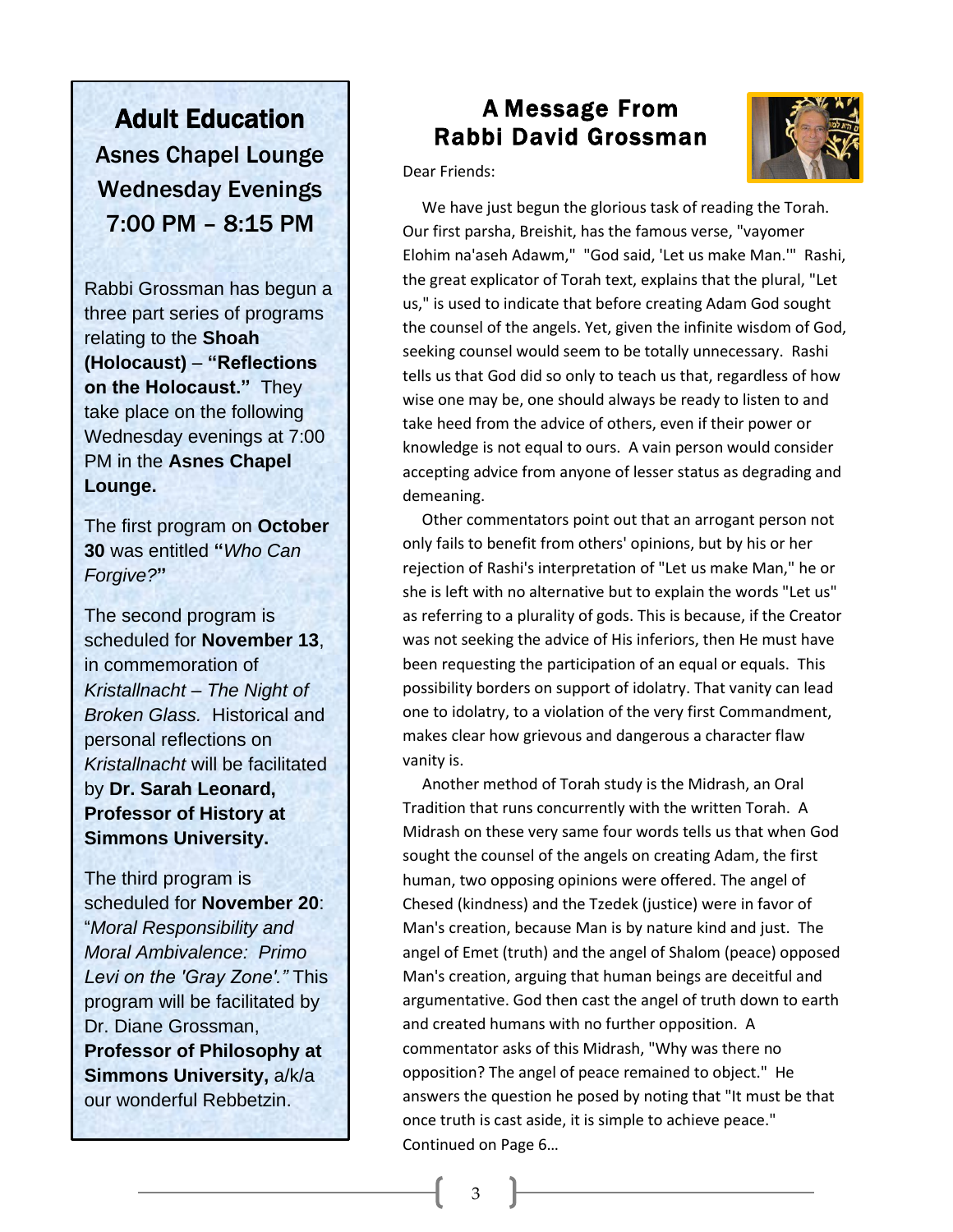### **SUPPORT RABBI GROSSMAN**

#### **Monday November 11 at 11:00 AM**

Town of Hull Veterans Day Ceremony At the War Memorial Rabbi Grossman will be offering the Benediction

#### **Wednesday November 27 at 7:00 PM**

Thanksgiving Eve Interfaith Service At Old Ship Church in Hingham Rabbi Grossman will be offering one of the Thanksgiving prayers



# Mi Shebeirach – Prayer for Healing

**Temple Beth Sholom** maintains a listing of members, relatives and friends who are in need of **Mi Shebeirach** prayers to comfort their physical, emotional or spiritual challenges. This prayer and listing of names are recited at all of the Temple's religious observances.

If you wish to add someone's name to this listing, you may contact the Temple Office or visit our website, **[www.tbshull.org](http://www.tbshull.org/)** to fill out the form online.

Once you submit the form, the name will be included in our listing for a period of one month (or until you advise the Temple Office that the prayer is no longer necessary). After one month, you will be required to contact the Temple Office to maintain the listing for an additional month (and every subsequent month thereafter).

**Temple Beth Sholom** is pleased to offer this service to our general community. We depend on those availing themselves of the service to help us keep the list current and accurate. Thank you.



**Tzedakah** means giving in the form of "charity" or "philanthropy," as in giving aid, giving to the poor or giving to a worthy cause, as

a form of justice, righteousness, and/or empathy. It is an act of giving that is for everyone, no matter one's financial status.

The Temple Beth Sholom community was recently asked to donate food during the Days of Awe, or High Holidays. It is customary to give tzedakah for the poor during this season and we asked for donations of food with the idea of giving it directly to Aunt Dot's Kitchen --the food pantry at Wellspring, which services local communities. We would like to say the Temple community came through in a big way. Once the food was sorted and checked for expiration, over 35 bags of groceries were donated and delivered to Wellspring, enough to stuff the bed of a large pickup truck! Wonderful!

The season of Hanukkah will soon be upon us, with the month of Kislev fast approaching, and we are asking when you attend the Temple Hanukkah event on December 28, that you bring hats, gloves, and scarves which we will again donate to Wellspring for distribution to those in need during the cold winter months.

Finally, a Social Action Committee (SAC) report on the Tzedakah Box near the main entrance to the Temple: the destinations of the donations may change from time to time and we will let you know when there is a certain focus, or when a donation has been made. It was decided at the September Temple board meeting to direct the current donations towards the Hanukkah "warming" efforts. So, please continue to contribute with this new focus and continue to practice *Tikkun Olam*, or fixing/repairing the world!

Submitted by Patrick Guiney and Gabriel Ben-Yosef, Co-Chairs of the SAC.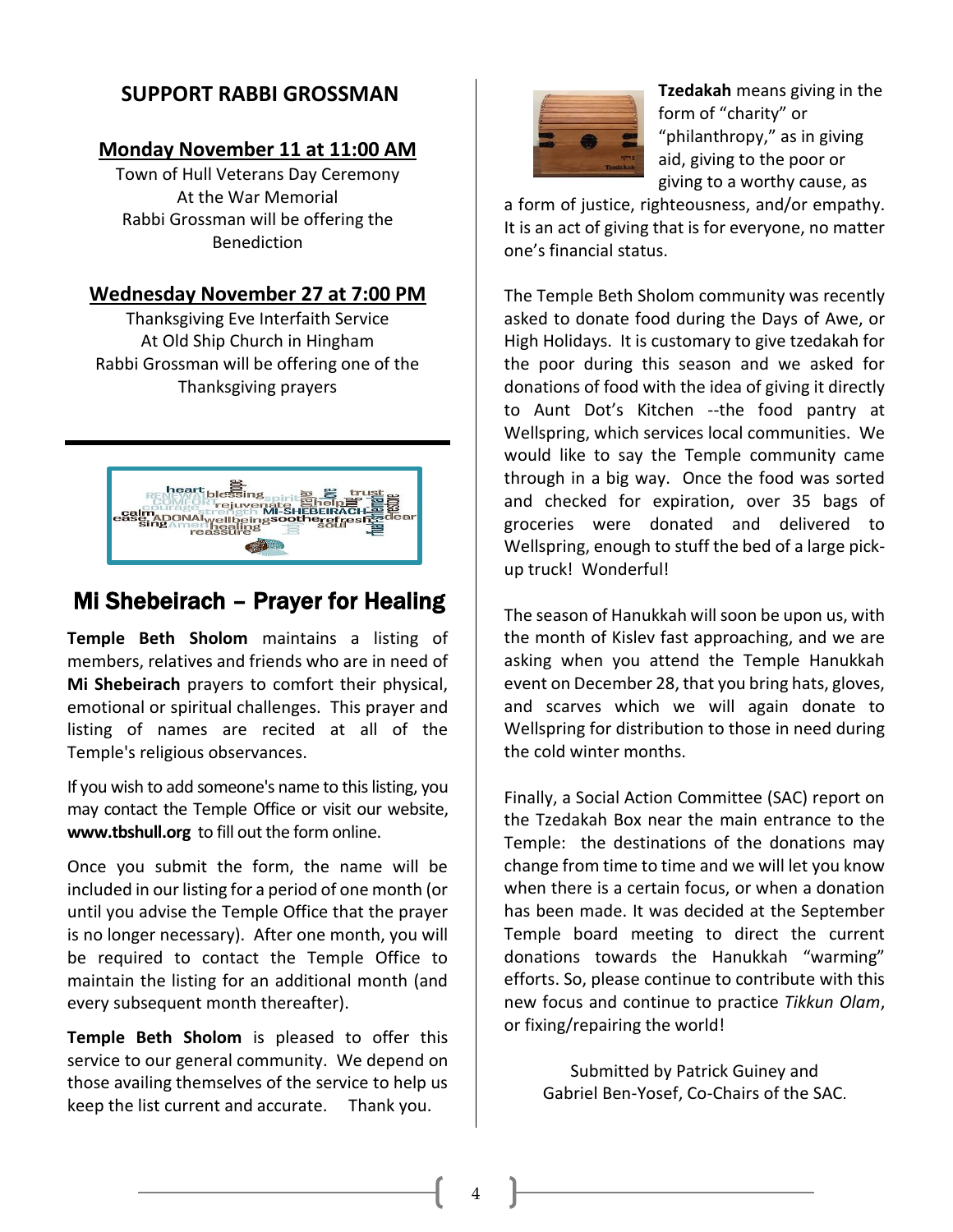# **TODAH RABAH**

**A special thank you to all the families who answered our special request for funds to replace our High Holiday** *Machzerim* **and to repair our** *Torahs* **to make them** *Kosher.* 

> The Albert-Schnipper Family The Andler-Guiney Family Karen & Arthur (Augie) Augenstern Justine & Stanley (Sandy) Augenstern The Bickoff & Elfman Family The Bloch Family Michael & Debbi Coran Joan & Steven Fleishman Steven Greenberg Elaine & Paul Greenblatt Diane & Rabbi David Grossman The Hobbs-Pollets Family The Kanet Family Phyllis & Steven Karpas The Kopelman-Hayes Family Jan & Alan Luxenberg Susan Neiman & Shmuel Ferency Karen & Norman Nisenbaum Susan Perry Nancy & Fred Tobman

**Your generosity allowed us to meet our \$15,000 goal. With this amount, we purchased 250 new** *Lev Shalem Machzerim* **and repaired 5 of our** *Torahs.*

5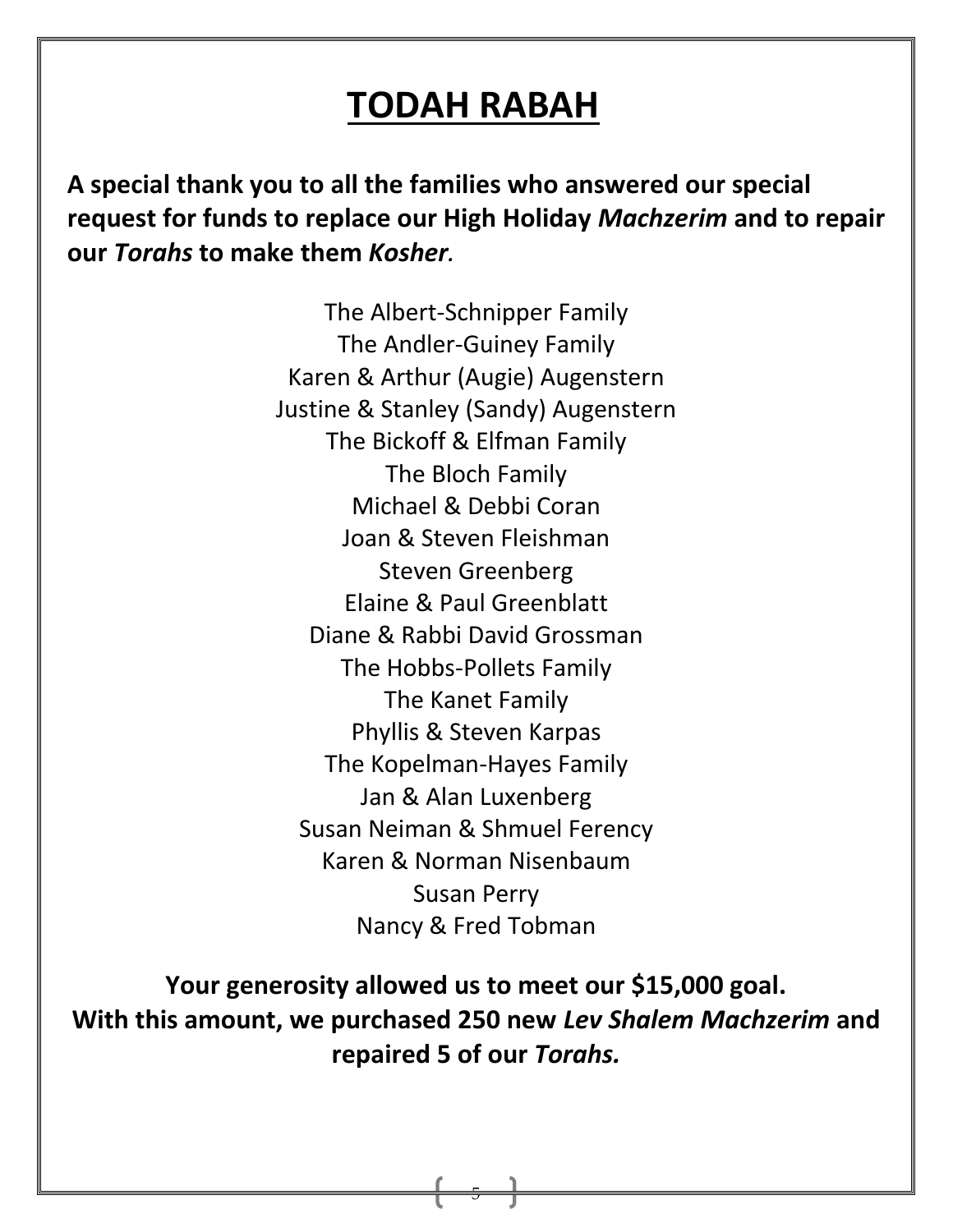# **GIFTING TO TEMPLE BETH SHOLOM**

#### **Remembrance Fund**

| Card<br>Simchahs, Speedy Recovery,<br>Memoriam and Thank You | S | 5.00   |
|--------------------------------------------------------------|---|--------|
| <b>Tallit Fund</b>                                           |   | 10.00  |
| <b>Chai Donation</b>                                         |   | 18.00  |
| <b>Prayer Book Fund</b>                                      |   | 36.00  |
| <b>Asnes Chapel Lounge Fund</b>                              |   | 54.00  |
| <b>Chumash Fund</b>                                          |   | 72.00  |
| <b>Building Fund</b>                                         |   | 108.00 |
| <b>Torah Fund</b>                                            |   | 180.00 |

#### **Honor Roll Plaques**

*Displayed outside the Asnes Chapel Lounge* 

| <b>Annual Donation</b>           | 108.00   |
|----------------------------------|----------|
| Lifetime Donation                | 1,800.00 |
| <b>Memorial Yahrzeit Plaques</b> | 360.00   |

Located in the Asnes Chapel Lounge in memory of a loved one. Lights lit on the Yahrzeit and at Yizkor Services on Yom Kippur, Shemini Atzeret, Passover and Shavuot.

#### **Tree of Life Plaques 108.00**

Leaf – up to 3 lines and 40 characters. Located in the Boyer Auditorium to honor a loved one or commemorate a life event.

#### **Jewish National Fund**

#### **Tree or Water Certificate 18.00**

Contact the Temple office for all gifts. Cards may be ordered after hours by e-mailing the Office or calling Arlene Cohen at 781-925-4061.

Cards and tree certificates are listed in the Bulletin unless otherwise requested.

# Keep the Memory of Your Loved Ones Alive



At all Friday Evening Shabbat Services there is an opportunity

for anyone observing a Yahrzeit of a loved one to share with the congregation a few memories of that person. We hope this will help keep the individual and collective memories of our loved ones alive in all of our hearts. Please come and share those special memories.

Also, it is a tradition to commemorate the Yahrzeit of a loved one's passing by reciting Kaddish. To ensure a minyan is available on the appropriate date, please contact the Temple Office.

**~~~~~~~~~~~~~~~~~~~~~~~~~~~~~~~~~~~~~~~~**

(Rabbi Grossman's Message continued from Page 3)

 This Midrash captures the tragedy of the human condition. Too often, peace has been achieved only by turning away from the truth. A genuine and lasting peace can result only when truth remains intact.

 The wonder of the mitzvah of Torah study is evident in the way we examine those four small words from the beginning of the Torah. As we embark on this never-ending journey through the Torah, may we together gain new insights and always experience the excitement of immersing ourselves in Torah study: "L'asok b'divray Torah."

 The Torah and other subjects are the focus of our weekly study sessions, Wednesdays at 7:00-8:15 PM.

Rabbi Grossman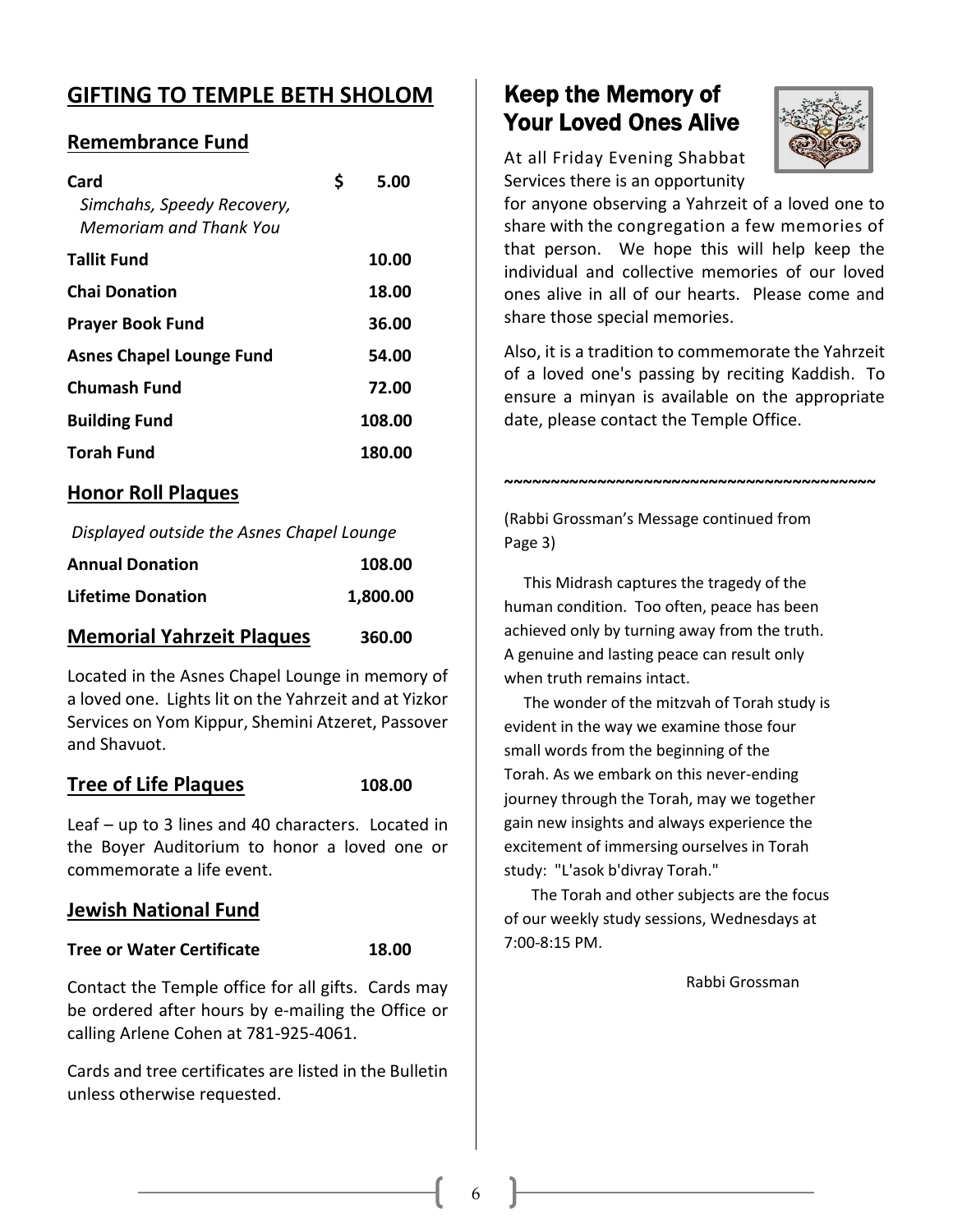# **Remembrance Fund September1, 2019 - October 28, 2019**

**~~~~~~~~~~~~~~~~~~~~~~~~~~~~~~~~~~~~~~~~~~~~~~~~~**

#### **Simchahs –**

**Happy Occasions**



#### **Mazel Tov and Best Wishes**

**The Members of Temple Beth Sholom send best wishes and Mazel Tov to:**

Augie and Karen Augenstern on the engagement of their son Jake to Maureen Dane Cindy and Jim Lampke on the wedding of their daughter Rachel to David Hock Venus and Eric Greene on the wedding of their daughter Alana to Jordan Lucas Jan and Alan Luxenberg on the birth of their granddaughter Shira Bobbi Rabbi Joel Goldstein and Rachel Jacobson on the birth of their son Gedalia Yona

**~~~~~~~~~~~~~~~~~~~~~~~~~~~~~~~~~~~~~~~~**

#### **Mazel Tov and Best Wishes**

Double Chai donation honor of Rabbi David Grossman By: Janet and Marshall Silberberg

Toby and Stan Orel - Mazel Tov on your move to Orchard Cove By: Judie and Barry Hass

Shirley Francer in honor of your 90<sup>th</sup> Birthday By: Irene Hershman

Cindy and James Lampke in honor of your daughter Rachel's marriage to David Hock By: Judy and Irving Kalish

 Venus and Eric Greene Susan Neiman and Shmuel Ferency Mary and Scott Belgard Harriet Andler and Patrick Guiney

The Goldstein Family in honor of the birth of your son

By: Judy and Irving Kalish

Jan and Alan Luxenberg in honor of the birth of your granddaughter, Shira Bobbi Luxenberg By: Judy and Irving Kalish

# **Refuah Shlema - Speedy Recovery**



**The Members of Temple Beth Sholom send Speedy Recovery Wishes to:**

**~~~~~~~~~~~~~~~~~~~~~~~~~~~~~~~~~~~~~~~~~~~~~~~~~**

| <b>Harriet Andler-Guiney</b> | Susan Neiman         |
|------------------------------|----------------------|
| <b>Gladys Forman</b>         | <b>Martin Swartz</b> |
| <b>Rhoda Kanet</b>           | <b>Anita Webber</b>  |

#### **Speedy Recovery Wishes**

Rhoda Kanet By: Judie and Barry Hass Ricki and Marty Wahl Shirley Hartman Arlene Cohen Mary and Scott Belgard

Sandra Freeman By: Ricki and Marty Wahl

#### **Memoriams**



The Members of Temple Beth Sholom send their deepest sympathy to the family of:

**Marcia Finger**, beloved wife of the late Melvin Finger A"H, loving mother of Joel, Ilene Hurwitz, and the late Stanley A"H. Cherished grandmother of four.

**Carol Levine,** beloved wife of the late Sheldon Levine A"H, loving mother of Sindye Tonole & her fiancé Peter Susi and Adam Levine & his wife Lori. Dear sister of Mark Yackolow and Donna Damon.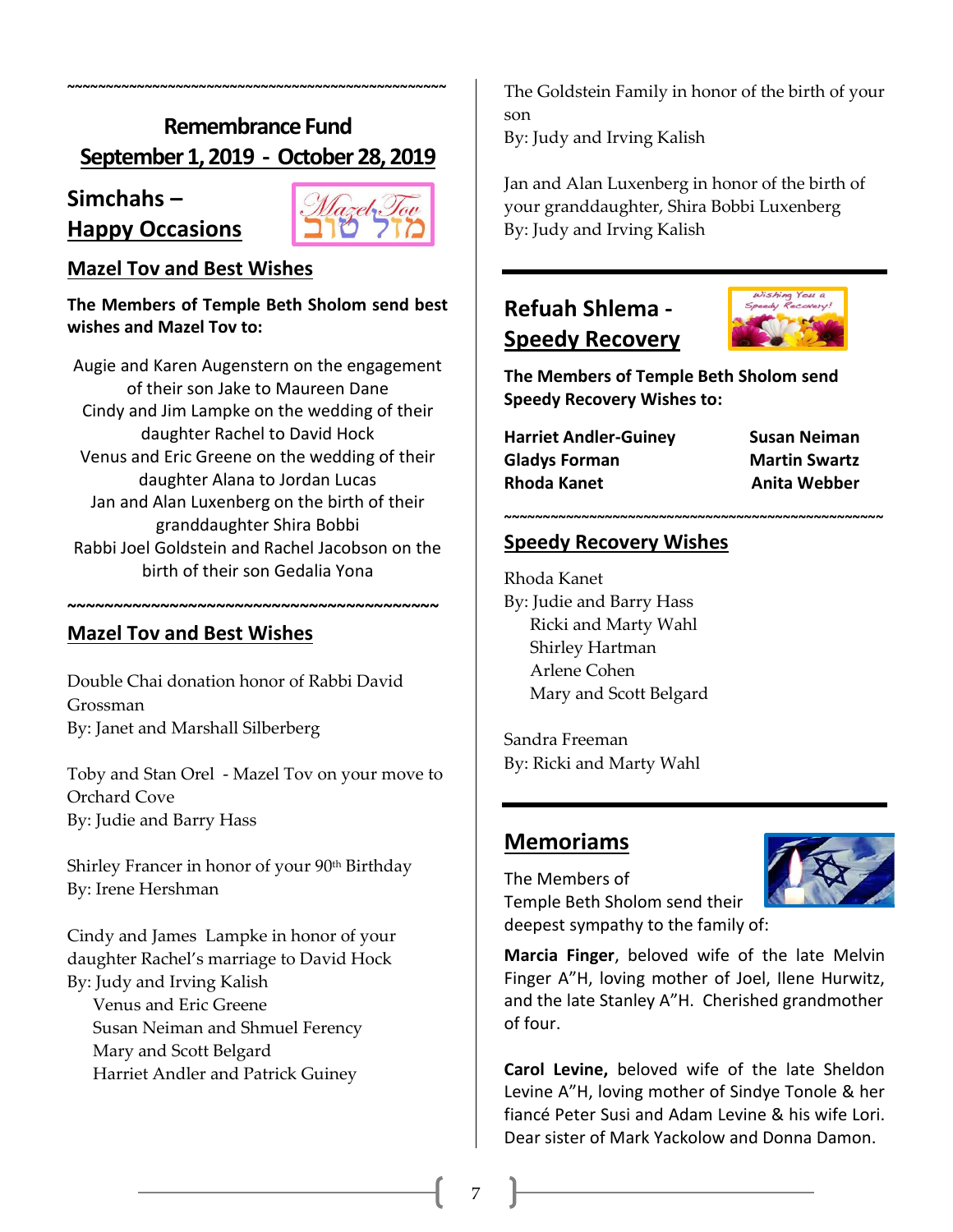Two Torah Fund donations in memory of Alison Meryl Schnipper, beloved daughter, granddaughter, niece and cousin of the Schnipper Family By: Tobe Sachs

**~~~~~~~~~~~~~~~~~~~~~~~~~~~~~~~~~~~~~~~~~~~~~~~~~**

Building Fund Donation in memory of Alison Meryl Schnipper, beloved daughter, granddaughter, niece and cousin of the Schnipper Family By: Ed, Janice, Julie and Andrew White Family

Triple Chai Donation in memory of Alison Meryl Schnipper, beloved daughter, granddaughter, niece and cousin of the Schnipper Family By: The Parris Family

Asnes Chapel Lounge Fund donation in memory of Phillip Fox, beloved father, grandfather and great grandfather of the Fox family By: Diane and Rabbi David Grossman

Chai Donation in memory of Rhoda Stoloff, beloved mother, grandmother and greatgrandmother of the Stoloff Family By: Judy and Irving Kalish

Chai Donation in memory of Howard Sacharoff, beloved husband, father and grandfather of the Sacharoff Family By: Marlene Bloom

Marcia Finger, beloved mother of Ilene Hurwitz By: Susan Perry

In Honor of My Grandchildren Isabella DiRado and Max DiRado By Bobby Rabinovitz

In Loving Memory Of My Beloved Husband Bill Rabinovitz By Bobby Rabinovitz

# **Email Service**

Would you like to receive e-mails of upcoming events to be held at the Temple and links to our on-line Temple Bulletin? If so, please send your request and email address to

# **[templebethhull@comcast.net](mailto:templebethhull@comcast.net)**

# **Online Media!**

Take a look for yourself at **[www.tbshull.org](http://www.tbshull.org/)** It has a nice layout and a great Events Calendar to help keep you posted on everything TBS! For reminders and notices, check out our Facebook

# page at **www.facebook.com/tbshull**

We want to know what you think and would love to get feedback!

Please email

### **templebethhull@comcast.net**

to give your feedback or to submit digital pictures you want to share online.



# **The Look! I Can Cook Book Special Price: \$5.00!**

 **The Look! I Can Cook Book** is a book of favorite recipes compiled by the Sisterhood 1979-1980, updated, and reprinted in 2003. It includes all original recipes with a special Passover section. We will ship the cookbook anywhere in the USA for a total cost of \$18.00 per book. To purchase a cookbook, please email or call the Temple Office.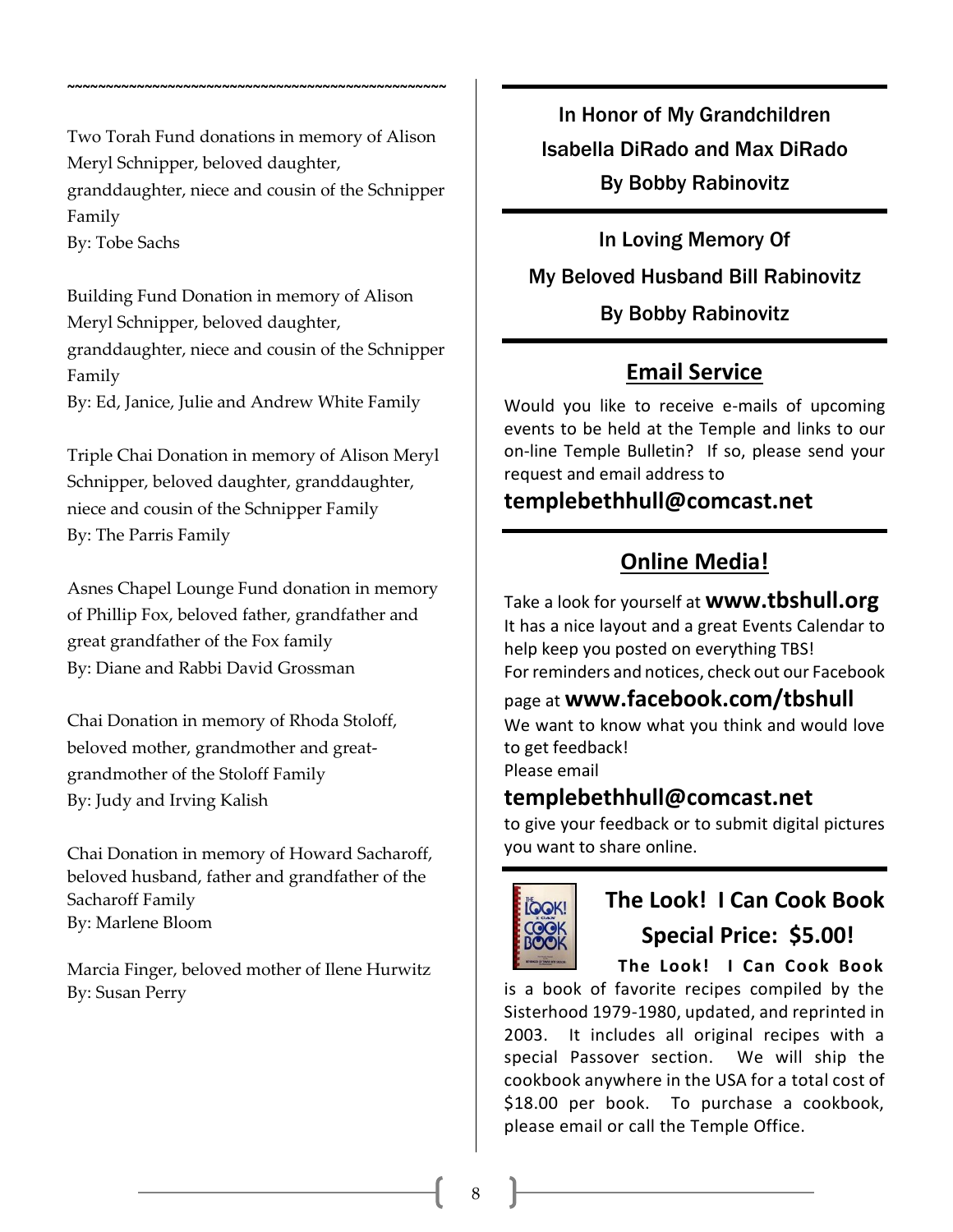#### **November/December 2019 Schedule**

**Friday, November 1** Kabbalat Shabbat Services followed by Oneg at 7:00 PM

#### **Saturday, November 2**

Shabbat Services followed by Kiddush and Torah Study led by Rabbi Grossman at 9:15 AM

#### **Tuesday, November 5**

Board of Directors Meeting at 7:00 PM

#### **Saturday, November 9**

Shabbat Services followed by Kiddush and Torah Study led by Rabbi Grossman at 9:15 AM

#### **Sunday, November 10**

Boston Jewish Film Festival at Coolidge Corner Theatre -- *"Golda's Balcony"* -- The Life of Golda Meir -- 7:00 PM, Limited tickets at \$16

#### **Monday, November 11**

Town of Hull Veteran's Day Ceremony at 11:00 AM At the War Memorial Rabbi Grossman will offer the Benediction

#### **Wednesday, November 13**

Rabbi's Office Hours: 2:00 PM – 6:00 PM Adult Education at 7:00 PM – **Commemorating Kristallnacht –** *"The Night of Broken Glass"* Second of three part series – "Reflection on the Holocaust"

#### **Friday, November 15**

Kabbalat Shabbat Services followed by Community Shabbat Dinner at 7:00 PM Adults: \$18; Children 13 & under: \$9 RSVP Temple Office by Tuesday, November 12 Bronze (\$50); Silver (\$75); Gold (\$100) and Platinum (\$180) sponsor(s) welcome (Gold and Platinum includes 2 dinners)

#### **Saturday, November 16**

Shabbat Services followed by Kiddush and Torah Study led by Rabbi Grossman at 9:15 AM

#### **Wednesday, November 20**

Rabbi's Office Hours: 2:00 PM – 6:00 PM Adult Education at 7:00 PM Third of three part series – "Reflection on the Holocaust"

#### **Saturday, November 23**

Shabbat Services (Lay-led) followed by Kiddush at 9:15 AM

#### **Wednesday, November 27**

Rabbi's Office Hours: 2:00 PM – 6:00 PM **Thanksgiving Eve Interfaith Service at Old Ship Church in Hingham at 7:00 PM** Rabbi Grossman will participate in ceremony

#### **Saturday, November 30**

Shabbat Services (Lay-led) followed by Kiddush at 9:15 AM

# **Tuesday, December 3**

Board of Directors Meeting at 7:00 PM **Wednesday, December 4**

Rabbi's Office Hours: 2:00 PM – 6:00 PM Adult Education at 7:00 PM

#### **Thursday, December 5**

Hingham Hull Religious Leaders Association Monthly Meeting & Luncheon at TBS at 11:00 AM

#### **Friday, December 6** Kabbalat Shabbat Services followed by Oneg at 7:00 PM

#### **Saturday, December 7**

Shabbat Services followed by Kiddush and Torah Study led by Rabbi Grossman at 9:15 AM

**Wednesday, December 11** Rabbi's Office Hours: 2:00 PM – 6:00 PM Adult Education at 7:00 PM

#### **Saturday, December 14**

Shabbat Services followed by Kiddush and Torah Study led by Rabbi Grossman at 9:15 AM

**Wednesday, December 18** Rabbi's Office Hours: 2:00 PM – 6:00 PM Adult Education at 7:00 PM

#### **Saturday, December 21**

Shabbat Services (Lay-led) followed by Kiddush at 9:15 AM

#### **Saturday, December 28**

Shabbat Services followed by Kiddush and Torah Study led by Rabbi Grossman at 9:15 AM **Hanukkah Party at 6:00 PM** Adults: \$18; Children 13 & under: \$9 (Maximum: \$54 per Family) RSVP Temple Office by Monday, December 23 Bronze (\$50); Silver (\$75); Gold (\$100) and Platinum (\$180) sponsor(s) welcome